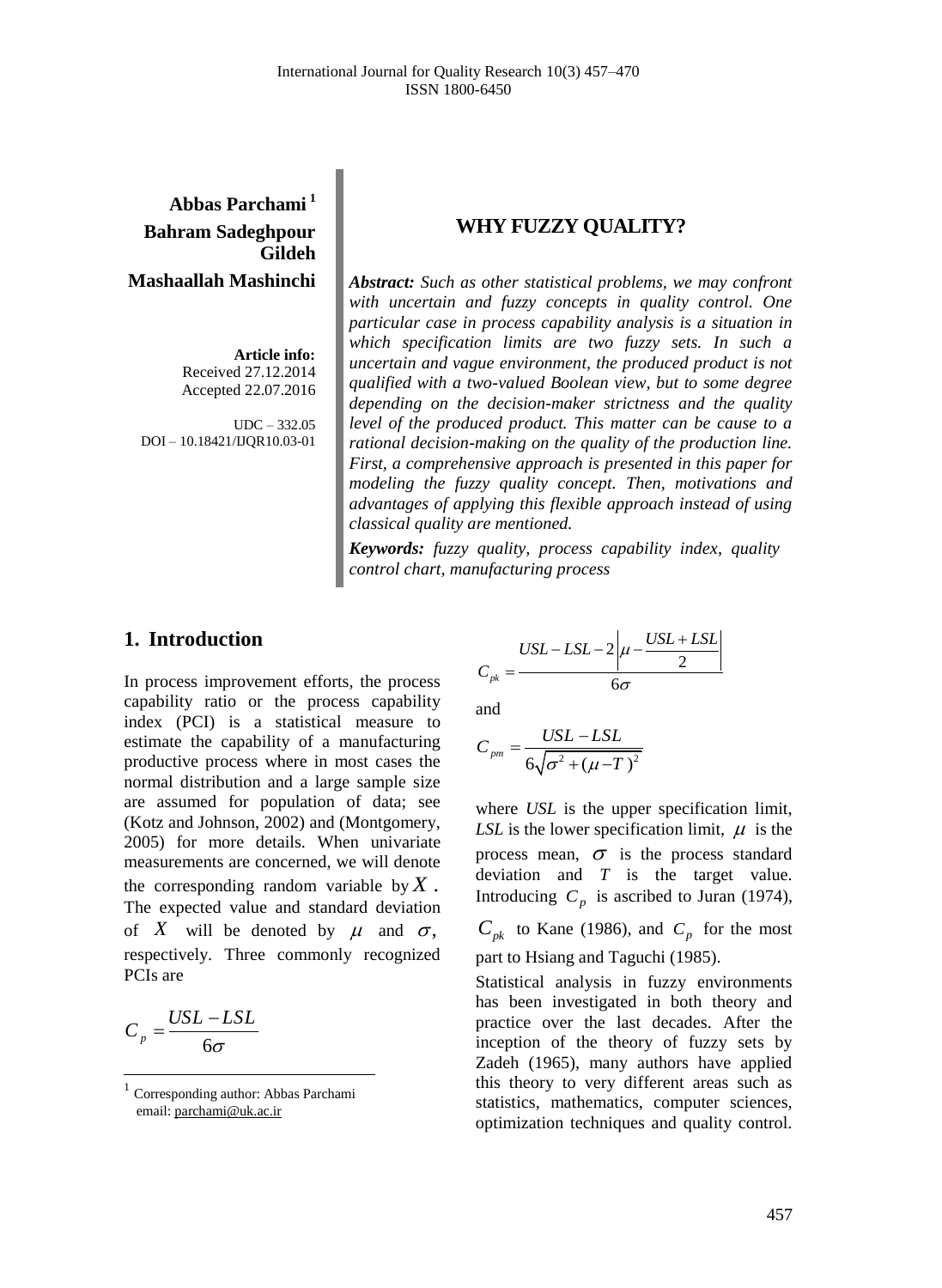

In quality control, we may confront to uncertain concepts. One case is a situation in which upper and lower specification limits (SLs) are vague. If we introduce the vagueness into SLs and express them by fuzzy terms, we face quite new, rational and interesting situation, where the ordinary PCIs are not appropriate to estimate the capability of these manufacturing processes (Parchami *et al.*, 2016).

Some authors work on process capability indices and quality control charts in fuzzy environment, which some of them are classified in Table 1. These areas are as follows: introducing fuzzy quality and fuzzy index  $C_{\tilde{p}(Y)}$  based on fuzzy quality (Yongting, 1996), comparison of  $C_p$ ,  $C_{pk}$ 

and  $C_{\tilde{p}(Y)}$  capability indices (Sadeghpour Gildeh, 2003), calculation of the fuzzy PCI when observations are fuzzy numbers (Lee, 2001), construction of membership functions for PCIs when the SLs are triangular fuzzy numbers (Parchami *et al.*, 2005), application of fuzzy PCIs in educational comparison systems (Kaya and Kahraman, 2008; Parchami and Mashinchi, 2009), introducing the fuzzy PCIs on the basis of *LR* specification limits (Moeti, 2006), construction of the fuzzy confidence interval for the fuzzy capability index (Parchami et al., 2006), testing hypothesis on the constructed membership function of *Cp*

based on fuzzy observations (Tsai and Chen, 2006), estimation of PCIs using Buckley's fuzzy estimation approach (Parchami and Mashinchi, 2007), fuzzy estimation of the loss-based Taguchi capability index (Hsu and Shu, 2008), testing the capability of fuzzy processes when SLs are triangular fuzzy numbers (Parchami and Mashinchi, 2009), construction of *p*-charts on the basis of Yongting's fuzzy quality (Amirzadeh *et al.*, 2009), introducing fuzzy PCIs for quality control of irrigation water (Kahraman and Kaya, 2009), investigation on the effects of robustness in process capability analyses (Kaya and Kahraman, 2009), developing of

fuzzy PCI for decision making problems (Kaya and Kahraman, 2010), introducing a new generation of process capability indices on the basis of fuzzy SLs (Parchami and Mashinchi, 2010), process capability analyzing based on fuzzy measurements and fuzzy control charts (Kaya and Kahraman, 2011a), working on the process capability analyses with fuzzy parameters (Kaya and Kahraman, 2011b), constructing fuzzy confidence regions for the Taguchi capability index (Ramezani *et al.*, 2011; Sadeghpour Gildeh and Asghari, 2011), monitoring process capability using the process capability plots based on fuzzy data (Sadeghpour Gildeh and Moradi, 2012), and proposing a general multivariate PCI based on fuzzy tolerance region (Moradi and Sadeghpour Gildeh, 2013). In this paper, based on the fuzzy set theory, we are going to discuss on clarify and introduce the fuzzy quality concept and mention the motivations of this concept.

The organization of this paper is as follows. After presenting some preliminaries and background on using fuzzy set concept in quality control, most of trends on statistical process control based on classical/fuzzy quality are classified by a table in Section 1. The relation between the two-valued classical quality and fuzzy quality is discussed in Section 2. An approach for modeling fuzzy quality is presented in Section 3. Benefits, merits and motivations of using fuzzy quality are discussed in Section 4. Also, the classification of most essential researches on process capability indices extension for applying in fuzzy environment is discussed in Section 5. After presenting the basic idea of the main works in Section 5, all related studies briefly overviewed in each category. Finally, a conclusion is given in the final section.

# **2. Fuzzy quality**

If the measured quality characteristic of a product is matched to the standard, i.e. if it belongs to the specification interval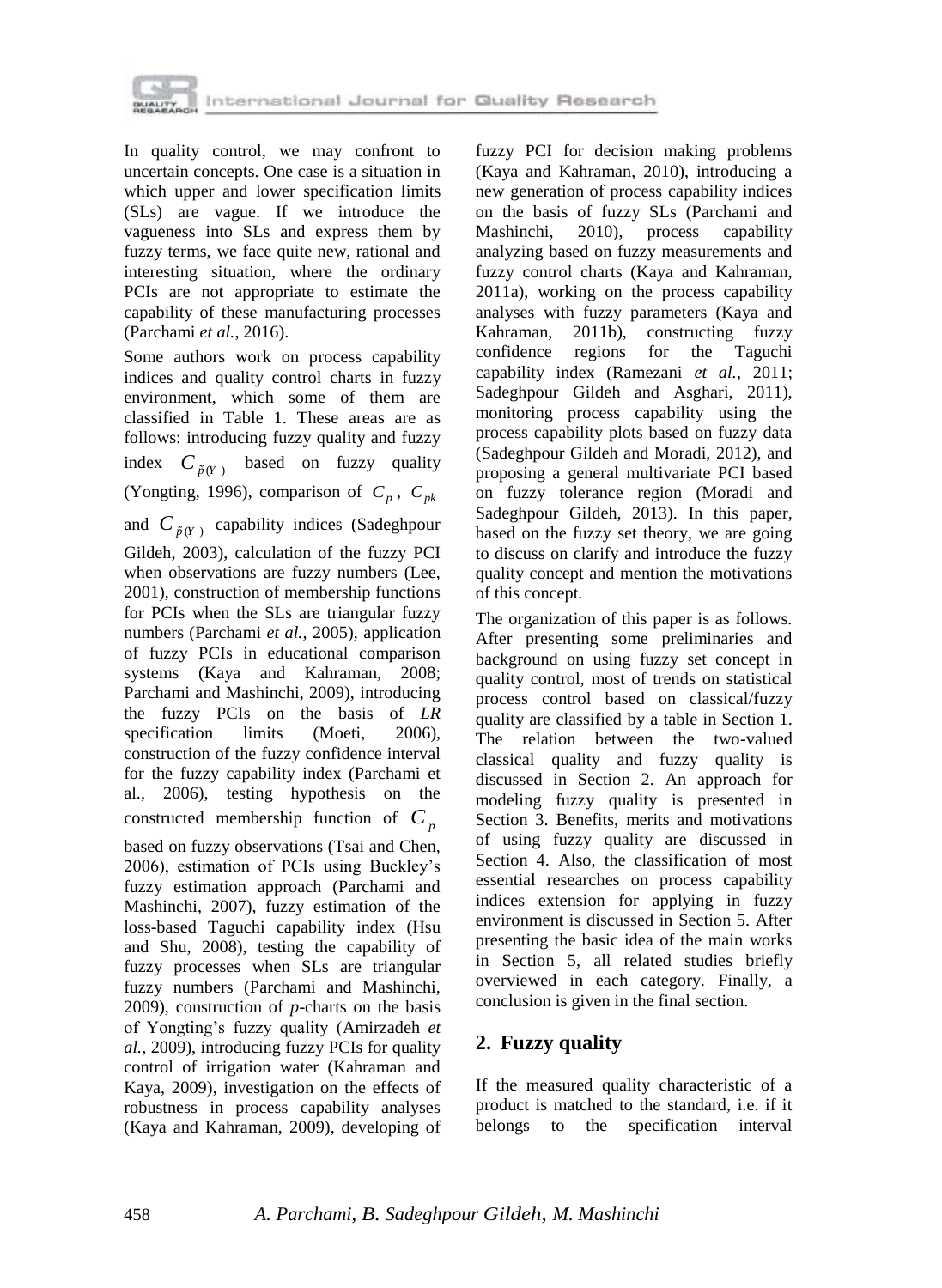uncertainty and vagueness.

**Table 1.** Trends on statistical process control based on classical and fuzzy quality by crisp and fuzzy data

|  |                                                                                                                                                 | $[LSL, USA]$ , then this product is              | uncertainty and vagueness.                                                                                                                              |
|--|-------------------------------------------------------------------------------------------------------------------------------------------------|--------------------------------------------------|---------------------------------------------------------------------------------------------------------------------------------------------------------|
|  |                                                                                                                                                 | considered as a non-defective one in the         | For the first time, Yongting (1996) presented                                                                                                           |
|  |                                                                                                                                                 | classic quality and otherwise it is viewed as    | of<br>"fuzzy<br>concept<br>quality"<br>by<br>the                                                                                                        |
|  |                                                                                                                                                 | a defective product (Kotz, 2002; Kotz and        | substituting<br>the<br>indicator<br>function                                                                                                            |
|  |                                                                                                                                                 | Johnson, 2002). Here LSL and USL are real        | with<br>the<br>membership<br>$I_{\{x\mid x\in [LSL,USL]\}}$                                                                                             |
|  |                                                                                                                                                 | numbers assigned by design engineers. But        |                                                                                                                                                         |
|  |                                                                                                                                                 | in the real world, the uncertainty is a          | function of the fuzzy set $\tilde{Q}$ . Then $\tilde{Q}(x)$                                                                                             |
|  |                                                                                                                                                 | pervasive phenomenon. Much of the                | represents the degree of conformity with                                                                                                                |
|  | information on which decisions are based is<br>uncertain. Humans<br>have a remarkable                                                           |                                                  | standard quality (or briefly, the degree of                                                                                                             |
|  |                                                                                                                                                 |                                                  | where<br>the<br>measured<br>quality<br>quality)                                                                                                         |
|  |                                                                                                                                                 | potency and ability to make reasonable           | characteristic of a product is $x$ . Note that by                                                                                                       |
|  | decisions based on the information which is                                                                                                     |                                                  | using fuzzy quality idea, the range of quality                                                                                                          |
|  |                                                                                                                                                 | comprise with the vagueness, uncertainty,        | characteristic function will be changed from                                                                                                            |
|  | imprecision and/or fuzziness. Formalization<br>of this capability, at least to some degree, is<br>a challenge that is considered by researchers |                                                  | $\{0,1\}$ into $[0,1]$ , see Fig. 1. Also, Yongting<br>(1996) introduced the process capability<br>index $C_{\tilde{P}(Y)}$ as a real number and it was |
|  |                                                                                                                                                 |                                                  |                                                                                                                                                         |
|  |                                                                                                                                                 |                                                  |                                                                                                                                                         |
|  |                                                                                                                                                 | recently. An approach to handle these cases      |                                                                                                                                                         |
|  |                                                                                                                                                 | is to use fuzzy sets introduced by Zadeh         | used by Sadeghpour Gildeh (2003).                                                                                                                       |
|  |                                                                                                                                                 | (1965). So, fuzzy set theory is a useful tool    |                                                                                                                                                         |
|  |                                                                                                                                                 | for considering cases that involve such          |                                                                                                                                                         |
|  |                                                                                                                                                 |                                                  |                                                                                                                                                         |
|  | fuzzy data                                                                                                                                      |                                                  | Table 1. Trends on statistical process control based on classical and fuzzy quality by crisp and                                                        |
|  | Environment                                                                                                                                     | Author(s)                                        | <b>Trend</b>                                                                                                                                            |
|  | Classical                                                                                                                                       | Juran (1974)                                     | Introducing Cp                                                                                                                                          |
|  | quality and                                                                                                                                     | Hsiang and Taguchi (1985)                        | <b>Introducing Cpm</b>                                                                                                                                  |
|  | crisp                                                                                                                                           | Kane (1986)                                      | <b>Introducing Cpk</b>                                                                                                                                  |
|  | observations                                                                                                                                    | Kotz (1993)                                      | A book on process capability indices                                                                                                                    |
|  |                                                                                                                                                 | Kotz and Lovelace (1998)                         | A book on process capability indices in theory                                                                                                          |
|  |                                                                                                                                                 |                                                  | and practice                                                                                                                                            |
|  |                                                                                                                                                 | Kotz and Johnson (2002)                          | Review on process capability indices<br>A statistical book on quality control                                                                           |
|  |                                                                                                                                                 | Montgomery (2005)                                | Fuzzy estimation for PCIs                                                                                                                               |
|  | Fuzzy                                                                                                                                           | Parchami and Mashinchi (2007)<br>Yongting (1996) | Fuzzy quality and analysis on fuzzy probability                                                                                                         |
|  | quality and                                                                                                                                     | Sadeghpour Gildeh (2003)                         | Comparison of Cp, Cpk and Cp-tilde PCIs                                                                                                                 |
|  | crisp                                                                                                                                           | Mashinchi et al. (2005)                          | An educational application of fuzzy PCIs                                                                                                                |
|  | observations                                                                                                                                    | Parchami et al. (2005)                           | First introducing PCIs as fuzzy numbers                                                                                                                 |
|  |                                                                                                                                                 | Parchami et al. (2006)                           | Fuzzy confidence regions for fuzzy PCI Cp                                                                                                               |
|  |                                                                                                                                                 | Moeti et al. (2006)                              | An extension on introduced PCIs by Parchami et                                                                                                          |
|  |                                                                                                                                                 |                                                  | al. (2005)                                                                                                                                              |
|  |                                                                                                                                                 | Kaya and Kahraman (2008)                         | An application of fuzzy PCIs in teaching                                                                                                                |
|  |                                                                                                                                                 | Parchami and Mashinchi (2009)                    | processes<br>Testing the capability of fuzzy processes                                                                                                  |
|  |                                                                                                                                                 | Kahraman and Kaya (2009)                         | An application of Fuzzy PCIs for quality control                                                                                                        |
|  |                                                                                                                                                 | Kaya and Kahraman (2009)                         | of irrigation water                                                                                                                                     |
|  |                                                                                                                                                 | Amirzadeh et al. (2009)                          | Fuzzy robust PCIs for risk assessment of air                                                                                                            |
|  |                                                                                                                                                 | Kaya and Kahraman (2010)                         | pollution                                                                                                                                               |
|  |                                                                                                                                                 | Parchami and Mashinchi (2010)                    | Construction of p-charts using degree of                                                                                                                |
|  |                                                                                                                                                 |                                                  | nonconformity                                                                                                                                           |
|  |                                                                                                                                                 | Ramezani et al. (2011)                           | Decision making with fuzzy process accuracy<br>index                                                                                                    |
|  |                                                                                                                                                 |                                                  |                                                                                                                                                         |
|  |                                                                                                                                                 |                                                  |                                                                                                                                                         |
|  |                                                                                                                                                 |                                                  |                                                                                                                                                         |
|  |                                                                                                                                                 |                                                  |                                                                                                                                                         |
|  |                                                                                                                                                 |                                                  |                                                                                                                                                         |
|  |                                                                                                                                                 |                                                  | 459                                                                                                                                                     |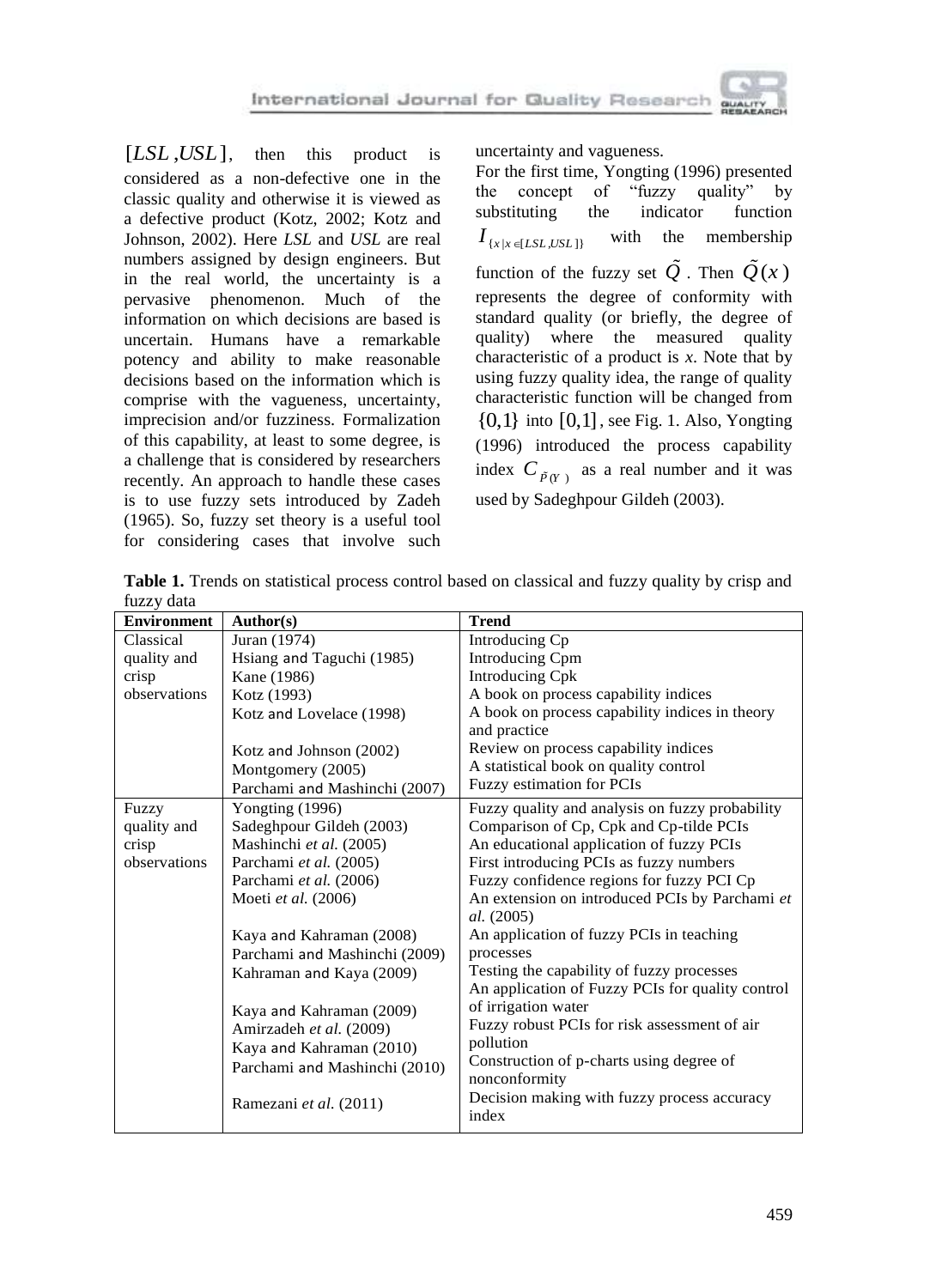

|              | Sadeghpour Gildeh and Asghari<br>(2011) | Introducing a new generation of process<br>capability indices based on fuzzy quality<br>Fuzzy confidence regions for fuzzy PCI Cpm |
|--------------|-----------------------------------------|------------------------------------------------------------------------------------------------------------------------------------|
|              | Kaya and Kahraman (2011b)               | using ranking functions                                                                                                            |
|              | Sadeghpour Gildeh and Moradi            | Fuzzy confidence regions for fuzzy PCI Cpm                                                                                         |
|              | (2012)                                  | using a defuzzification distance                                                                                                   |
|              |                                         | Process capability analyses with fuzzy                                                                                             |
|              |                                         | parameters                                                                                                                         |
|              |                                         | Fuzzy tolerance region and PCI analysis                                                                                            |
| Classical    | Wang and Raz (1990)                     | First attempt to propose fuzzy control charts                                                                                      |
| quality and  | Raz and Wang (1990)                     | Defuzzify the control lines of a control chart                                                                                     |
| fuzzy        | Tsai and Chen (2006)                    | Making fuzzy decision to evaluate process                                                                                          |
| observations |                                         | capability index                                                                                                                   |
|              | Hsu and Shu $(2008)$                    | Fuzzy inference to assess index Cpm with                                                                                           |
|              | Moradi and Sadeghpour Gildeh            | imprecise data                                                                                                                     |
|              | (2013)                                  | Contour curves and testing quality based on                                                                                        |
|              |                                         | Buckley's estimation method for families of                                                                                        |
|              |                                         | one-sided SLs                                                                                                                      |
| Fuzzy        | Lee et al. (1999)                       | Fuzzy design of process tolerances to maximize                                                                                     |
| quality and  | Lee $(2001)$                            | <b>PCI</b>                                                                                                                         |
| fuzzy        | Gülbaya and Kahraman (2007)             | Estimation of Cpk using fuzzy numbers                                                                                              |
| observations | Gülbaya and Kahraman (2006)             | Constructing fuzzy control charts for linguistic                                                                                   |
|              | Kaya and Kahraman (2011a)               | data                                                                                                                               |
|              |                                         | Development control charts based on fuzzy                                                                                          |
|              |                                         | control limits                                                                                                                     |
|              |                                         | PCIs based on fuzzy measurements and fuzzy                                                                                         |
|              |                                         | control charts                                                                                                                     |



**Figure 1.** Characterized classical quality with the indicator function of non-defective products (left figure), and characterized fuzzy quality with the fuzzy set of non-defective products (right figure)

Amirzadeh *et al.* (2009) constructed a new control chart, called fuzzy *p*-chart, based on Yongting's fuzzy quality, and they shown that the developed control chart has a better response to variations in both the mean and the variance of the process.

Parchami and Mashinchi (2010) proved that Yongting's introduced capability index is an extension for the probability of "the product

is qualified, i.e.  $P(LSL < X < USL)$  in a fuzzy process. Therefore, his capability index is not a suitable extension for  $C_p$ index, since  $C_p$  is not a probability and is not always in [0,1]. Then, Parchami and Mashinchi (2010) presented a revised version of Yongting's fuzzy quality based on two fuzzy specification limits *LSL* and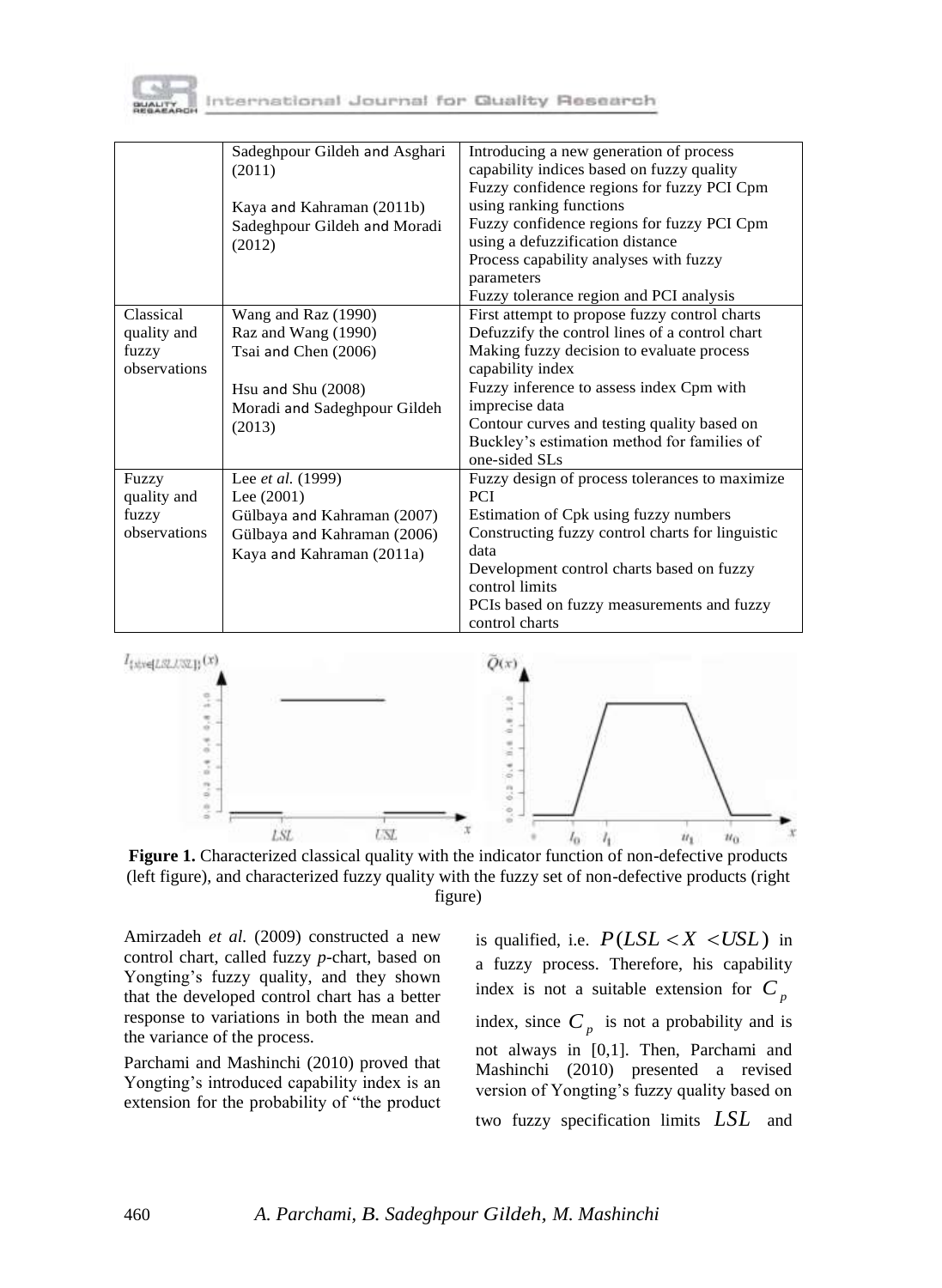$USL$  which are able to characterize two non-precise concepts of "approximately bigger than" and "approximately smaller than" in a fuzzy process, respectively. An instance of fuzzy quality is characterized by two membership functions of fuzzy

specification limits *LSL* and *USL* as depicted in Figure 3. Figure 2 is shown as an instance of the classical quality by characterizing two indicator functions characterizing two indicator functions  $I_{\{x\mid x\geq LSL\}}$ and  $I_{\{x|x\leq USL\}}$ . Note that equation:

$$
Q = USL \bigcap LSL \;,
$$

or equivalently:

$$
Q(x) = \min\{USL(x), LSL(x)\}\
$$

presents the governed relation between membership functions of fuzzy SLs in Fig. 3 and the membership function of Yongting's fuzzy quality in right Figure 1.



**Figure 2.** Characterized classical quality with two indicator functions of "bigger than *LSL*" (left figure) and "smaller than *USL*" (right figure).



**Figure 3.** Characterized fuzzy quality with two membership functions of "approximately" bigger than" (left figure) and "approximately smaller than" (right figure).

Similarly,

$$
I_{\{x\mid x\in [LSL,USL]\}}(x)=
$$

$$
\min\{I_{\{x|x\leq USL\}}(x)\,,\,I_{\{x|x\geq LSL\}}(x)\}\
$$

presents the relation between depicted indicator functions in Figure 2 and depicted indicator function of classical quality [LSL, USL] in left Figure 1.

## **3. Modeling fuzzy quality**

Let  $R$  be the set of all real numbers and  $F(R) = {\tilde{A} | \tilde{A}: R \rightarrow [0,1]}$  is a continuous function} be the set of all fuzzy sets on *R*.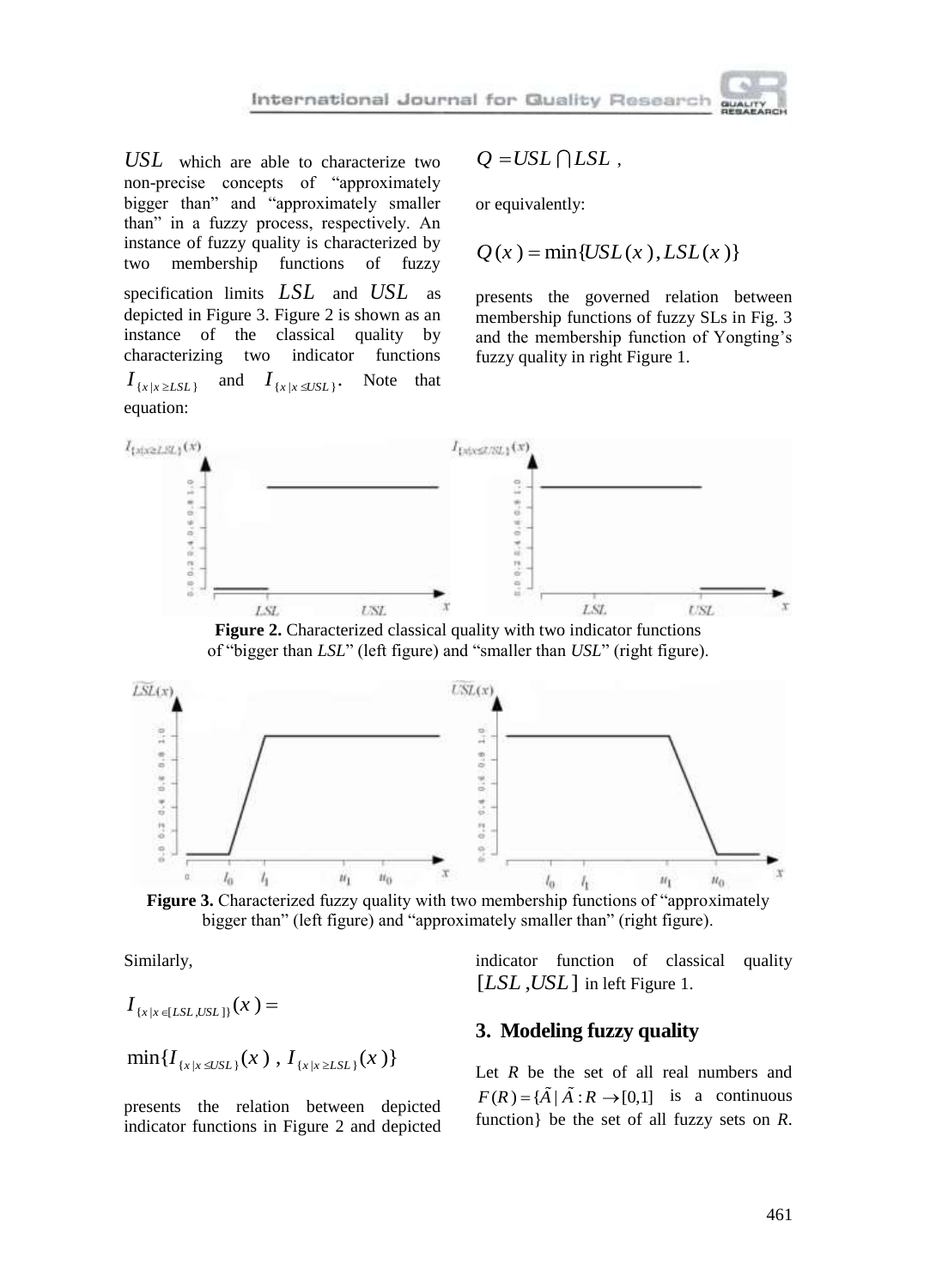

The *α*-cut of  $\tilde{A} \in F(R)$  is the crisp set defined by  $\tilde{A}_{\alpha} = \{x \mid \tilde{A}(x) \ge \alpha\},\$ for any  $\alpha \in [0,1]$ . Although fuzzy SLs are introduced in (Parchami and Mashinchi, 2010), but we are going to introduce more flexible formulas for the fuzzy specification limits in follows. Let *USL* and *LSL* be two fuzzy sets with membership functions

$$
USL(x) = \begin{cases} 1 & \text{if } x < q \\ U\left(\frac{x-q}{b}\right) & \text{if } x \ge q \end{cases}
$$

and

$$
LSL(x) = \begin{cases} L(\frac{p-x}{a}) & \text{if } x \le p \\ 1 & \text{if } x > p, \end{cases}
$$

where the reference functions  $L, U : [0, +\infty] \longrightarrow [0,1]$  are non-increasing functions,  $U(0) = L(0) = 1$ ,  $p, q \in R$ , and the upper and lower spreads  $a, b > 0$ . Then, *USL* and *LSL* are called upper fuzzy specification limit and lower fuzzy specification limit, and symbolically are denoted by  $(q,b)_{U}$ and  $(p, a)_L^{\mathstrut}$ respectively. Also,  $F_U(R)$  and  $F_L(R)$ denote the sets of all upper and lower fuzzy specification limits, respectively.

For instance, the reference function *L* (or similarly *U*) can be considered as follow:

> 1)  $L(x) = 1$  for  $x \in [0,1]$  and 0 outside,

2) 
$$
L(x) = max\{0, 1-|x|^r\},
$$

$$
3) \quad L(x) = e^{-|x|^r},
$$

4) 
$$
L(x) = \frac{1}{1+|x|^r}
$$
,

5) 
$$
L(x) = \frac{1}{1+r|x|}
$$
.

in which  $r > 0$ . It must be noted that when the spreads *a* and *b* increase,  $(p, a)$ <sub>*L*</sub> and  $(q,b)_U$  become more and more fuzzy, respectively.

# **4. The motivations of fuzzy quality**

In the sequel the motivations and merits of using fuzzy quality by considering fuzzy

specification limits *LSL* and *USL* , instead of applying classical quality is mentioned:

- 1) In fuzzy quality there are more than two alternates than defective and non-defective cases. For example, a specific product may be belonging to the fuzzy set of non-defective products with a degree of say 0.7. In other words, in fuzzy quality the product is not qualified with a two valued Boolean view, but to some degree depending on the quality level of the product and the strictness of the decision maker.
- 2) As shown in Figure 1, in the classical quality, if the measured quality characteristic of a product is  $x = LSL + \varepsilon \quad (x = LSL - \varepsilon),$ then it is classified as non-defective (defective) one for a positive small number  $\epsilon$ . But in fuzzy quality case, the lower specification limit can be chosen as a lower fuzzy limit such that there is a small significant distance between the membership values of  $l_0 + \varepsilon$  and  $l_0 - \varepsilon$ . This means

$$
\left| LSL(l_0 + \varepsilon) - LSL(l_0 - \varepsilon) \right|
$$

increases gradually as  $\epsilon$  dose so and hence it is not an eruption in the boundaries as it behaves in classical quality.

3) Following (*i*) and (*ii*) and by substituting of the classical quality with fuzzy quality, one can expect a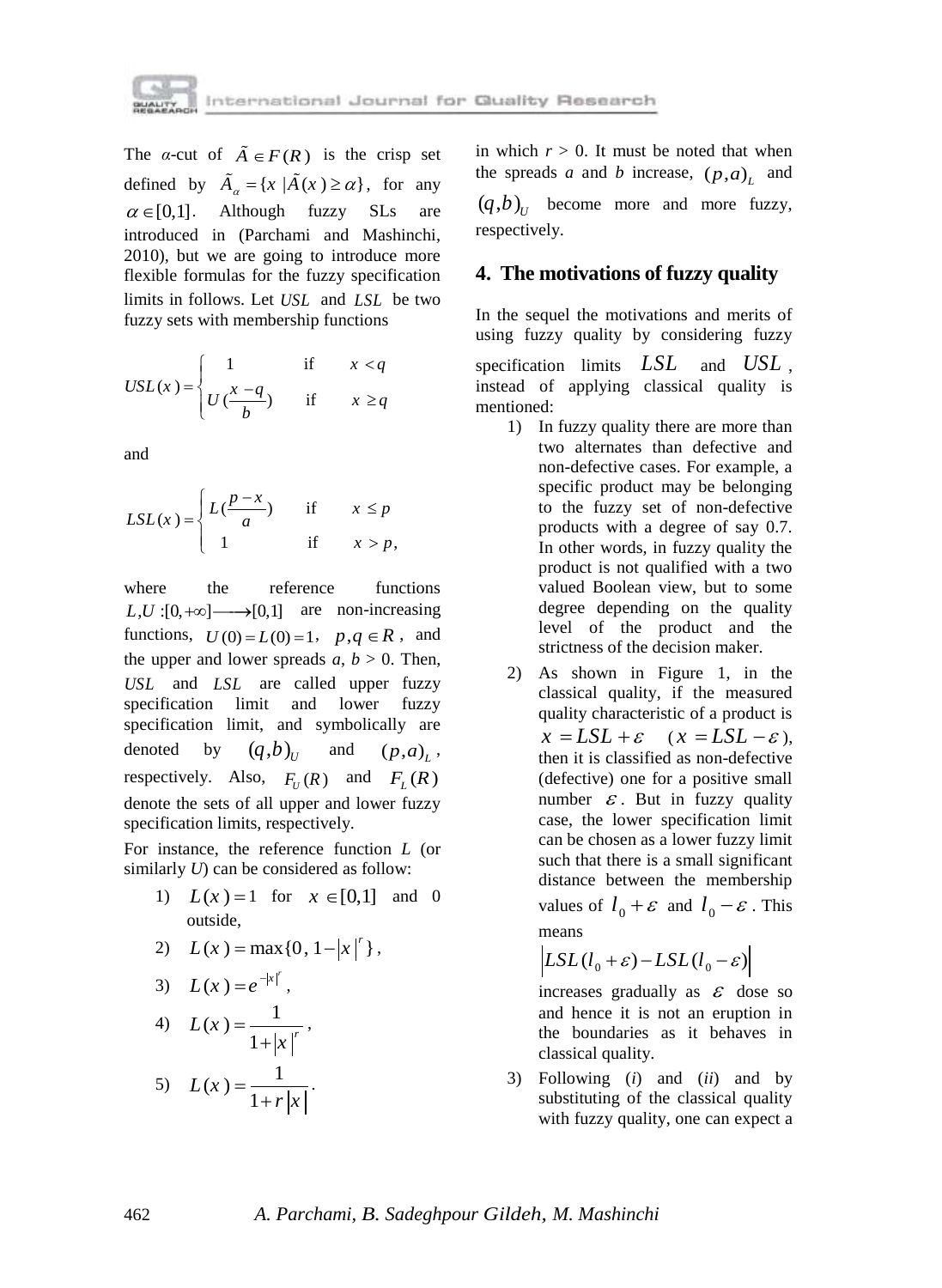### International Journal for Quality Research

justified judgment in decision making on manufacturing processes.

4) Large and complex organizations need to continuously adapt to changes in the global environment, economies, and markets. This adaptation requires solutions that consider the role of organizations, knowledge, information, processes, strategy, and technology (Kaya and Kahraman, 2011b). In recent years, some papers have been published on different areas of PCIs which have considered specification limits as fuzzy numbers; see (Kahraman and Kaya, 2009; Kaya and Kahraman, 2008; Kaya and Kahraman, 2009; Kaya and Kahraman, 2010; Kaya and Kahraman, 2011a; Kaya and Kahraman, 2012b; Mashinchi *et al.*, 2005; Moeti *et al.*, 2006; Parchami and Mashinchi, 2009; Parchami *et al.*, 2009; Ramezani *et al.*, (2011). But in this paper we use a more logical concept called fuzzy limits rather than fuzzy numbers, since the actual meanings of *USL* and *LSL* in classical quality are respectively "smaller than *USL*" and "bigger than *LSL*" which are shown by two indicator functions in Figure 2. Unlike fuzzy numbers, fuzzy limits are able to inspire the concepts of "approximately smaller than" and "approximately bigger than" as depicted membership functions of

*LSL* and *USL* in Figure 3.

5) This approach increase the ability of engineers to define the specification limits (*LSL* and *USL*). Since, they can accept the products with the characteristic measures lower than *LSL* or upper than *USL* with a degree between  $[0,1)$  as up to standard (conformable) products. Therefore, another advantage of this

approach is minimizing the number of non-conform items and then decreasing product costs. For example, consider the applied example given by Pearn and Chen (1997) in which the observed data have been collected from a rubberedge production line in the factory. The upper specification limit, *USL*, and the target value, *T*, are determined to be 8.94 and 8.7, respectively. In traditional method the products with characteristic measures between 8.94 and  $8.94 + \varepsilon$ , considered as nonconform and waste items. But, by introducing the fuzzy quality, producer can accept these items as up-to standard with an acceptance degree between [0,1).

# **5. Different approaches for capability indices extension in fuzzy environment**

In this section, four basic methods on generalization of process capability indices for fuzzy environment are reviewed and discussed.

## **5.1. Lee et al.'s method**

Lee *et al.* (1999) generalized the capability index  $C_p$  by extension principles based on fuzzy specifications and fuzzy data. Under a similar conditions, Lee (2001) follows his approach to generalize capability index  $C_{pk}$ . Based on triangular fuzzy observations  $\tilde{x}_j = T(o_j, p_j, q_j) \in F_T(R)$ ,  $j = 1,...,n$ , and considering triangular fuzzy target value  $\tilde{t} = T(w, y, z) \in F_T(R)$  and also triangular fuzzy specification limits  $LSL = T(l, m, n) \in F_T(R)$ and  $USL =$  $T(\rho, p, q) \in F_r(R)$ , Lee proposed the following approximation for the membership function of  $C_{pk}$  index

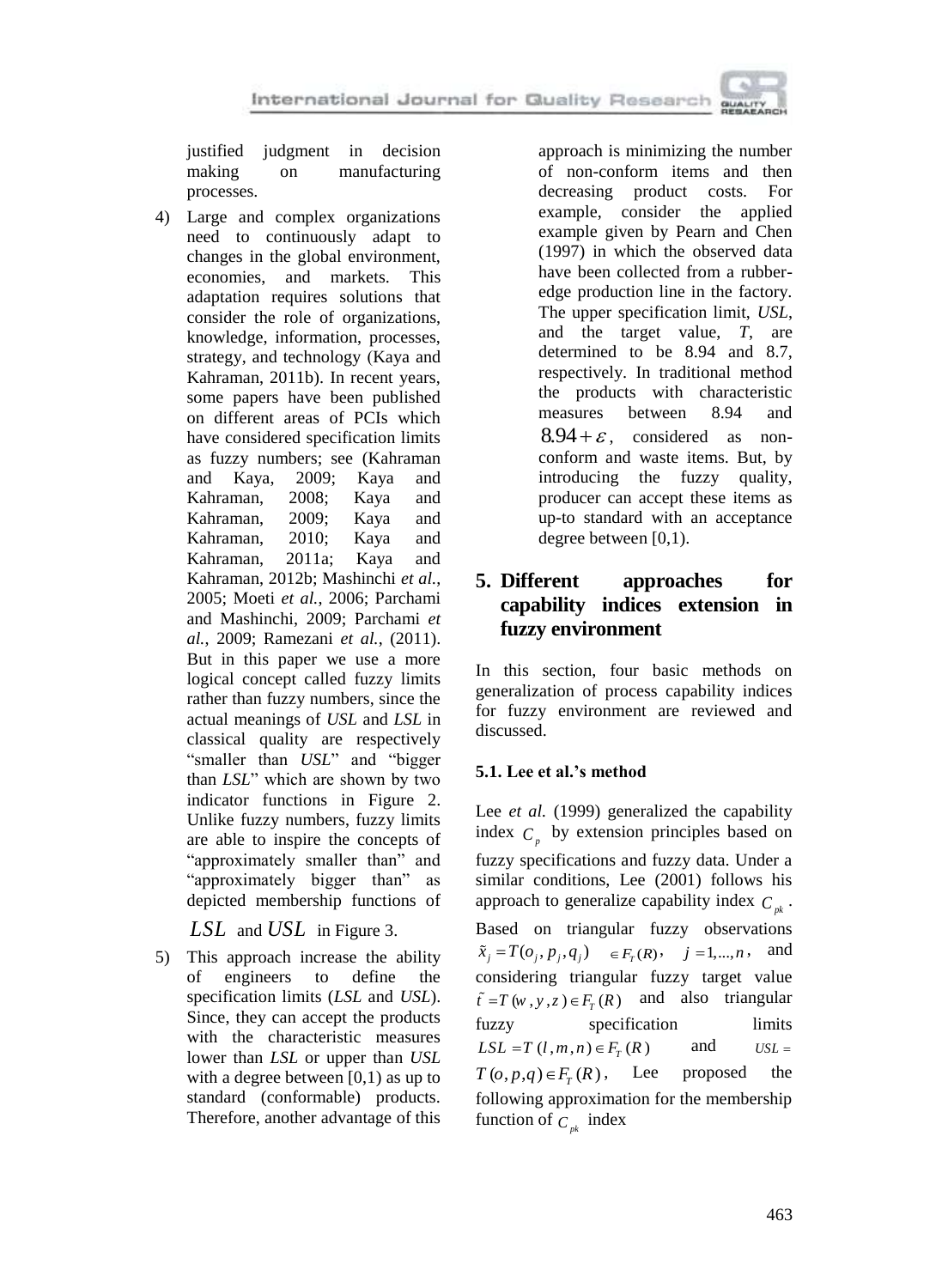

$$
U_{C_{\text{pk}}}(I) \Box \begin{cases} \frac{-B_1}{2A_1} + \left[ \left( \frac{B_1}{2A_1} \right)^2 - \frac{C_1 - I}{A_1} \right]^{1/2} & \text{if } C_1 \le I \le C_3 \\ \frac{B_2}{2A_2} - \left[ \left( \frac{B_2}{2A_2} \right)^2 - \frac{C_2 - I}{A_2} \right]^{1/2} & \text{if } C_3 \le I \le C_2 \\ 0 & \text{elsewhere,} \end{cases}
$$

in which:

$$
A_1 = (b-a)(e-d), A_2 = (c-b)(f-e), B_1 = a(e-d)+d(b-a) B_2 = c(f-e)+f(c-b)
$$

$$
C_1 = ad, C_2 = cf, C_3 = be
$$

$$
a = 1 - \left(\frac{\sum_{j=1}^{n} o_j}{n} - z\right) \left(\frac{2}{q-l}\right),
$$
  
\n
$$
b = 1 - \left(\frac{\sum_{j=1}^{n} p_j}{n} - y\right) \left(\frac{2}{p-m}\right),
$$
  
\n
$$
c = 1 - \left(\frac{\sum_{j=1}^{n} q_j}{n} - w\right) \left(\frac{2}{o-n}\right),
$$
  
\n
$$
d = (o - n) \left(\frac{1}{6C_2}\right),
$$
  
\n
$$
e = (p - m) \left(\frac{1}{6C_3}\right),
$$
  
\n
$$
f = (q - l) \left(\frac{1}{6C_1}\right).
$$

After computing the membership function of fuzzy PCI, he fuzzified the proposed fuzzy PCI for making final decision in the examined manufacturing process. The major advantage of the proposed method is using extension principle approach. Complex calculations, low speed of process and presenting non-exact approximates for capability indices are weakness points of Lee's method which cause increasing the progress of the proposed method.

A similar approach to solve this problem based on extension principle presented by Shu and Wu (2009) by fuzzy data. In their approach, which is easier and fasten than Lee's method, the *α*-cuts of fuzzy index *Cpk* was calculated based on the *α*-cuts of fuzzy data for  $0 \le \alpha \le 1$ . Meanwhile, they investigated on the capability of the LCD monitors assembly line using their generalized indices. In this regard, the capability test on the generalized capability index  $C_p$  with fuzzy data have been investigated by Tsai and Chen (2006).

## **5.2. Parchami et al.'s method**

A process with fuzzy specification limits, which Parchami *et al.* (2005) called a fuzzy process for short, is one which approximately satisfies the normal distribution condition and its specification limits are fuzzy. They extend the classical PCIs by extension principle for fuzzy processes. For example, their extended

version of 
$$
C_{pm}
$$
 index is  
\n
$$
\tilde{C}_{pm} = T \left( \frac{a_u - c_l}{6\sqrt{\sigma^2 + (\mu - T)^2}}, \frac{b_u - b_l}{6\sqrt{\sigma^2 + (\mu - T)^2}}, \frac{c_u - a_l}{6\sqrt{\sigma^2 + (\mu - T)^2}} \right)
$$

where *T* is target value,  $a_u \ge c_l$  and the fuzzy numbers  $U(a_{u}, b_{u}, c_{u}) =$ 

$$
T\left(a_{u}, b_{u}, c_{u}\right) \in F_{T}(R)
$$
 and

 $L(a_1, b_1, c_1) = T(a_1, b_1, c_1) \in F_T(R)$  are the upper and lower engineering specification limits, respectively. It is obvious that their extended indices are exactly triangular fuzzy numbers and they are applied when the data are crisp and specification limits are two triangular fuzzy numbers.

In recent years, some papers have been concentrated on different statistical fields of fuzzy process which we briefly review them. Moeti *et al.* (2006) introduced the fuzzy process capability indices based on *LR*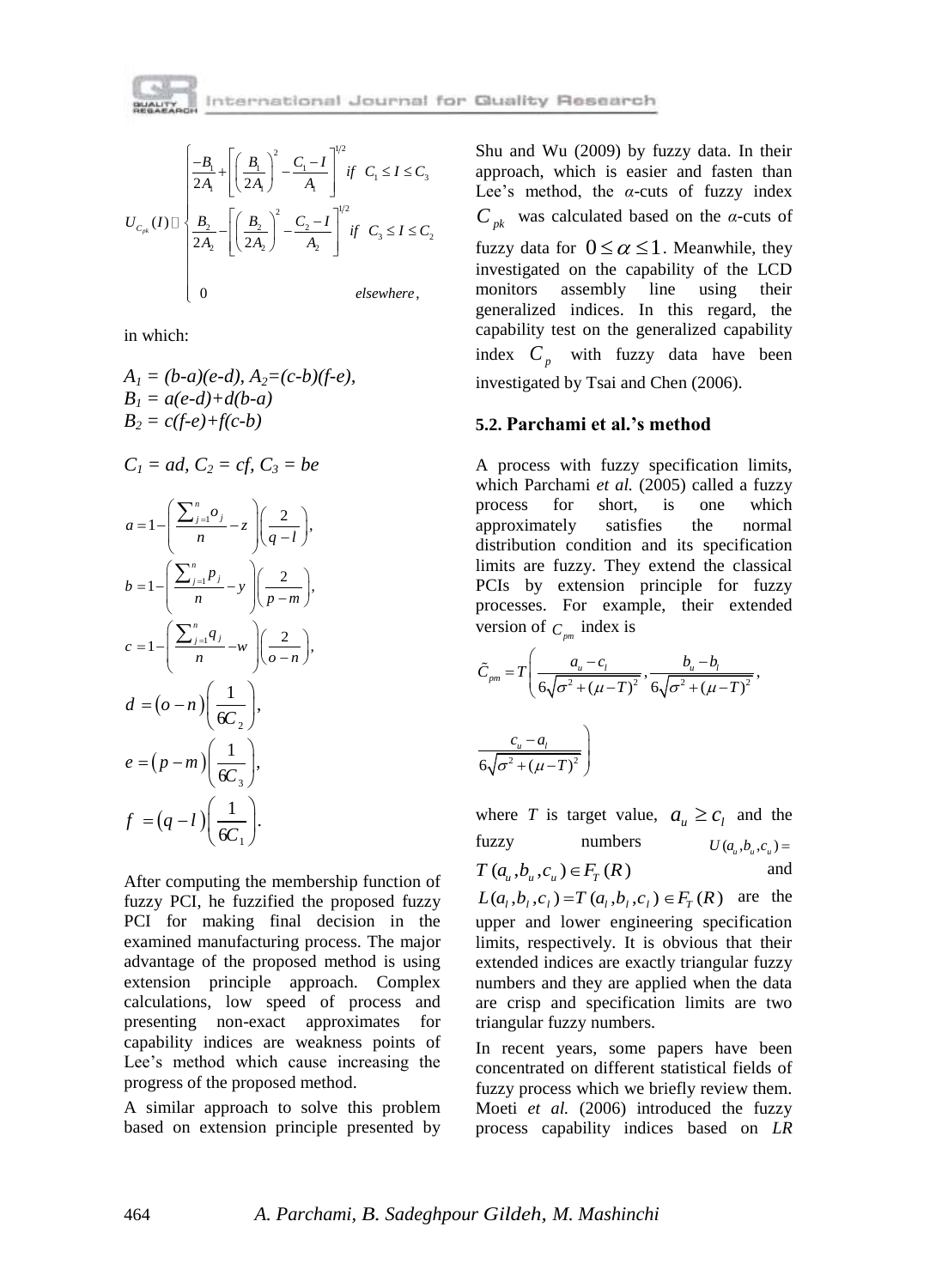specification limits. Ramezani *et al.* (2011) and Parchami *et al.* (2006; 2011) constructed several fuzzy confidence regions for fuzzy PCIs  $\tilde{C}_p$  and  $\tilde{C}_{pm}$ , respectively. Testing the capability of fuzzy processes are investigated by Parchami and Mashinchi (2009) where specification limits are triangular fuzzy numbers. Extending other classical and conventional PCIs are followed by Kaya and Kahraman (2010) based on this method. Also, after extending this method by Kaya and Kahraman (2008) for trapezoidal fuzzy specification limits, they applied their extended PCIs to compare several educational and teaching processes (also see Mashinchi *et al.* (2005)).

# **5.3. Kaya and Kahraman's method**

An another prevalent method for PCIs estimation is constructed on the basis of Buckley's estimation approach. Buckley (2004; 2006) propose a general estimation approach to estimate any unknown parameter by a triangular shaped fuzzy number whose *α*-cuts are equal to the  $100(1-\alpha)$ % confidence intervals of the parameter. Recently, several authors used Buckley's estimation approach to PCIs estimation by a triangular shaped fuzzy number when both specifications and data are crisp. Parchami and Mashinchi (2007) estimated classical PCIs  $C_p$ ,  $C_{pk}$  and  $C_{pm}$ by Buckley's approach and they proposed a method for the comparison of the estimated PCIs. For instance in their approach, the *α*cut of the fuzzy estimation for  $C_p$  is equivalent to

$$
\left[\hat{C}_p \sqrt{\frac{\chi^2_{n-1,\alpha/2}}{n-1}}, \hat{C}_p \sqrt{\frac{\chi^2_{n-1,1-\alpha/2}}{n-1}}\right], 0 < \alpha < 1,
$$
\n(1)

in which  $\hat{C}$  $\hat{C}_p = \frac{USL - LSL}{6s}$  $=\frac{USL-LSL}{I}$  is the point estimation of  $C_p$  and  $\chi^2_{n,q}$  is the *α*-quantile of Chi-square distribution with  $n$  degrees of freedom. So, the proposed estimations for PCIs contain both point and interval estimates and so provide more information for the practitioner. Kahraman and Kaya (2009) introduced fuzzy PCIs for quality control of irrigation water. Wu (2009) proposed an approach for testing process performance *Cpk* based on Buckley's estimator with crisp data and crisp specification limits. Also, after introducing Buckley's fuzzy estimation for capability index, Wu and Liao (2009) investigated on testing process yield assuming fuzzy critical value and fuzzy *p*-value. It must be clarified that both data and specification limits have considered crisp in two recent works and the presented concepts are also illustrated in a case study on the light emitting diodes manufacturing process. In this regard, Kaya and Kahraman (2009) introduced fuzzy robust capability indices and they evaluated the air pollution's Istanbul by their fuzzy PCIs. For instance, the *α*-cut of the presented fuzzy estimation in Eq. (1) modified in their method as follows

$$
\left[ \hat{C}_p \sqrt{\frac{\chi^2_{n-1,\alpha/2}}{n-1}} + \left( \hat{C}_p - \hat{C}_p \sqrt{\frac{\chi^2_{n-1,0.5}}{n-1}} \right), \right]
$$
\n
$$
\hat{C}_p \sqrt{\frac{\chi^2_{n-1,1-\alpha/2}}{n-1}} + \left( \hat{C}_p - \hat{C}_p \sqrt{\frac{\chi^2_{n-1,0.5}}{n-1}} \right), 0 < \alpha \le 1.
$$

As another work on this topic, Hsu and Shu (2008) studied on fuzzy estimation of capability index  $C_{pm}$ to assess manufacturing process capability with imprecise data. Kaya and Kahraman (2011b) estimated classical capability indices via triangular shaped fuzzy numbers by replacing Buckley's fuzzy estimations of process mean and process standard deviation. Analyzing fuzzy PCIs followed by Kaya and Kahraman (2011a) based on fuzzy measurements and also they drawn fuzzy control charts for fuzzy measurements. Moradi and Sadeghpour Gildeh (2013) worked on fuzzy one-sided process capability plots for the family of one-sided specification limits.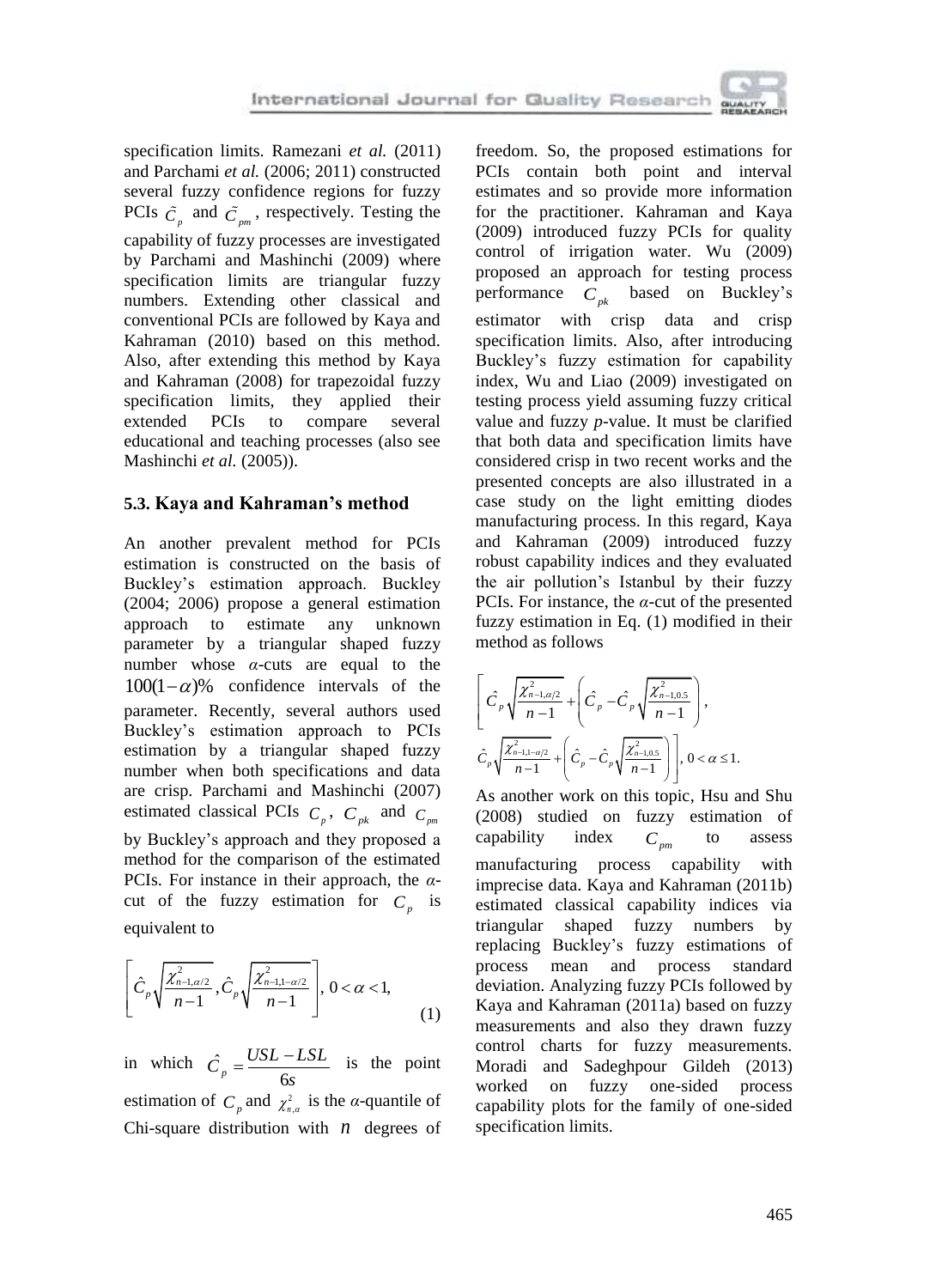

### **5.4. Yongting's method**

 $(Y)$ 

 $C_{\tilde{n}}$ 

1

Σ

 $=$ 

 $\left| \right|$  $=\Big\{$  $\left\lfloor$ 

J.

 $\sum_{i=1}^{N} Q(x_i) P(x_i)$ 

 $+\infty$  $-\infty$ 

 $Q(x_i)P(x_i)$ 

As presented earlier, Yongting (1996) for the first time defines fuzzy quality by substituting the indicator function  $I_{\{x \mid x \in [LSL, USA]\}}$ with the membership function of the fuzzy set  $\tilde{Q}$ , where the membership function  $\tilde{Q}(x)$  represents the degree of conformity of the measured quality characteristic with standard quality. Also, he introduced the capability index  $(x) f(x) dx$  continuous random variable  $Q(x) f(x) dx$ 

 $\vec{p}(Y) = \begin{cases} \n\int_{-\infty}^{\infty} \sum_{i=1}^{N} Q(x_i) P(x_i) \n\end{cases}$  discrete random variable

based on fuzzy quality for precise data in which  $f$  and  $P$  are p.d.f. and p.m.f. of the quality characteristic, respectively.

**Example 1.** Suppose that a random sample is taken from an assembly line of a special product under the normality assumption. The mean and standard deviation of the observed data are  $\bar{x} = 0.7$  and  $s = 0.15$ , respectively. First, we consider a non-symmetric triangular fuzzy quality with the following membership function for product (see Figure 4)



**Figure 4.** The membership functions of triangular and trapezoidal fuzzy qualities and the estimated probability density function of the quality characteristic in Example 1

$$
Q_{t}(x) = \begin{cases} \frac{x - 0.2}{0.6} & \text{if } 0.2 \leq x < 0.8\\ \frac{1.1 - x}{0.3} & \text{if } 0.8 \leq x < 1.1\\ 0 & \text{elsewhere.} \end{cases}
$$

In this situation, one can estimate Yongting's capability index as follow

$$
C_{\hat{p}(y)} = \int_{-\infty}^{+\infty} Q_t(x) f(x) dx
$$
  
=  $\frac{1}{\sqrt{2\pi s}} \int_{-\infty}^{+\infty} Q_t(x) \exp\left(-\frac{(x-\overline{x})^2}{2s^2}\right) dx$   
=  $\frac{1}{0.15\sqrt{2\pi}} \left[ \int_{0.2}^{0.8} \frac{x-0.2}{0.6} \exp\left(-\frac{(x-0.7)^2}{2 \times 0.15^2}\right) dx + \int_{0.8}^{1.1} \frac{1.1-x}{0.3} \exp\left(-\frac{(x-0.7)^2}{2 \times 0.15^2}\right) dx \right]$   
= 0.543 + 0.178 = 0.721.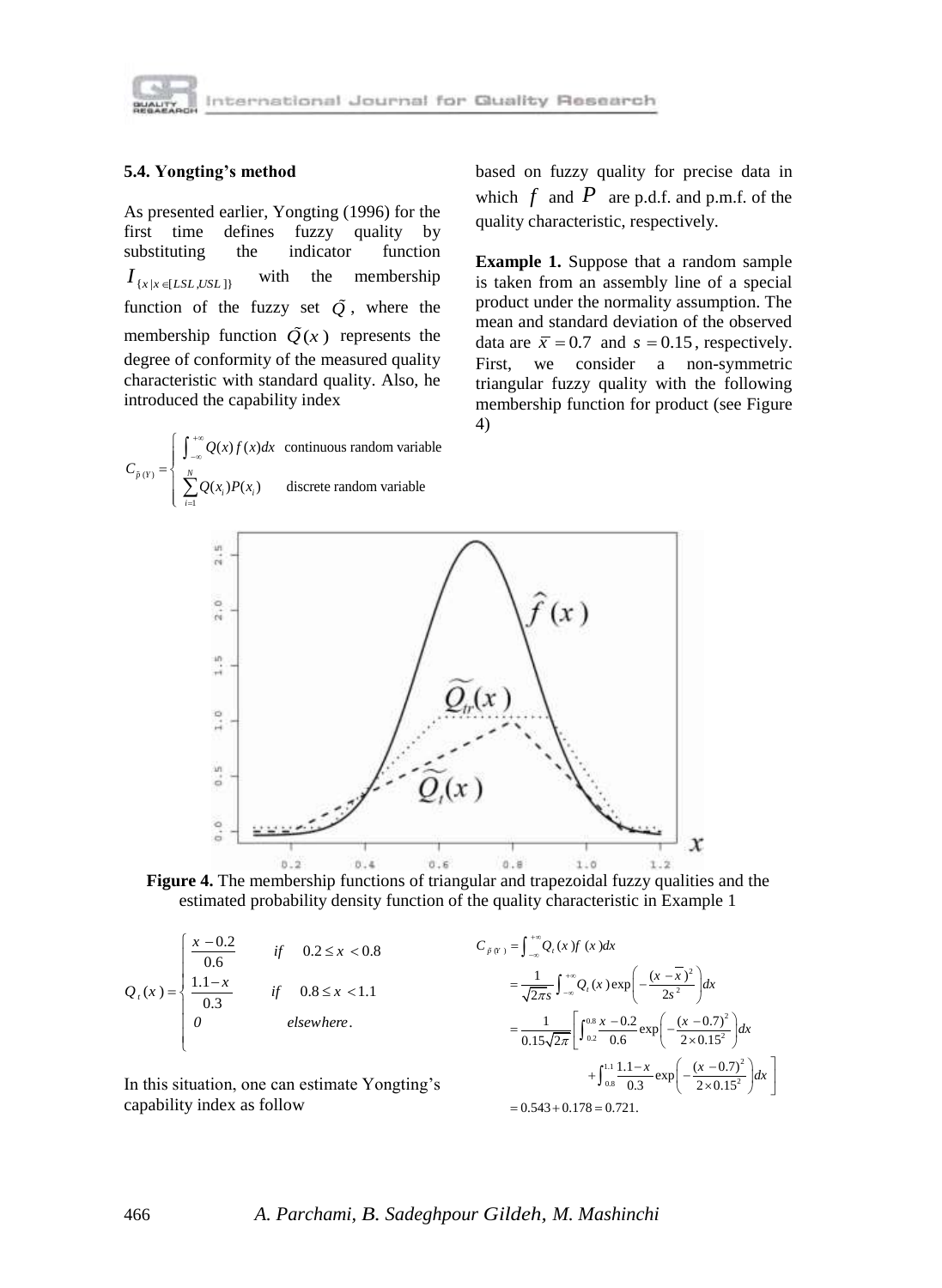Now, let us to consider a trapezoidal fuzzy quality with the following membership function for this product

$$
Q_{w}(x) = \begin{cases} \frac{x - 0.3}{0.3} & \text{if } 0.3 \leq x < 0.6 \\ 1 & \text{if } 0.6 \leq x < 0.9 \\ \frac{1.1 - x}{0.2} & \text{if } 0.9 \leq x < 1.1 \\ 0 & \text{elsewhere.} \end{cases}
$$

Similarly, one can estimate Yongting's

capability index as follow  
\n
$$
C_{\tilde{p}(Y)} = \frac{1}{\sqrt{2\pi s}} \int_{-\infty}^{+\infty} Q_{rr}(x) \exp\left(-\frac{(x-\overline{x})^2}{2s^2}\right) dx
$$
\n
$$
= \frac{1}{0.15\sqrt{2\pi}} \left[ \int_{0.3}^{0.6} \frac{x - 0.3}{0.3} \exp\left(-\frac{(x - 0.7)^2}{2 \times 0.15^2}\right) dx + \int_{0.6}^{0.9} \exp\left(-\frac{(x - 0.7)^2}{2 \times 0.15^2}\right) dx + \int_{0.9}^{1.1} \frac{1.1 - x}{0.2} \exp\left(-\frac{(x - 0.7)^2}{2 \times 0.15^2}\right) dx \right]
$$
\n
$$
= 0.178 + 0.656 + 0.060 = 0.894.
$$

Therefore, the process is more capable under considering the trapezoidal fuzzy quality  $Q_{tr}$  with respect to considering the triangular fuzzy quality  $Q_t$ .

See also (Sadeghpour Gildeh, 2003; Amirzadeh *et al.*, 2009; Parchami and Mashinchi, 2010), which are in the following of Yongting's method and we previously discussed on them with more details in Section 2.

## **6. Conclusions**

Statistical quality control analysis, especially decision making on "quality concept" for each product, is often plagued by

uncertainties in data, imprecision in available modeling tools and vagueness in understanding of the underlying scientific and technical underpinnings. These limitations affect regulatory and policy decisions, and must therefore be exactly communicated and measured during the decision making process for defining the quality concept by considering fuzzy sets theory. This revolution in considering "fuzzy quality" rather than two-valued classical quality is very helpful and emergent for better evaluations on some cases. After reviewing the most of trends on statistical process control based on classical/fuzzy quality in Table 1, the relation between twovalued classical quality and fuzzy quality is communicated and discussed. A general approach for modeling "fuzzy quality" is proposed with defining "fuzzy limits". This approach has the following motivations and benefits with respect to the two-valued classical quality concept: (1) considering more than two alternates defective and nondefective cases, (2) significance and meaningful difference between the quality level of defective and non-defective classes especially near the boundary of quality interval, (3) more justified judgment in decision making about manufacturing processes, (4) having the flexibility and the ability to inspire the concepts of "approximately smaller than" and "approximately bigger than" by using fuzzy limits, (5) minimizing the number of nonconform items in some cases and then decreasing product costs. Also at the end of this paper, a brief review of four basic methods for capability indices extension in fuzzy environment are presented.

## **References:**

Amirzadeh, V., Mashinchi, M., & Parchami, A. (2009). Construction of p-charts using degree of nonconformity, *Information Sciences*, *179*(1-2), 150-160.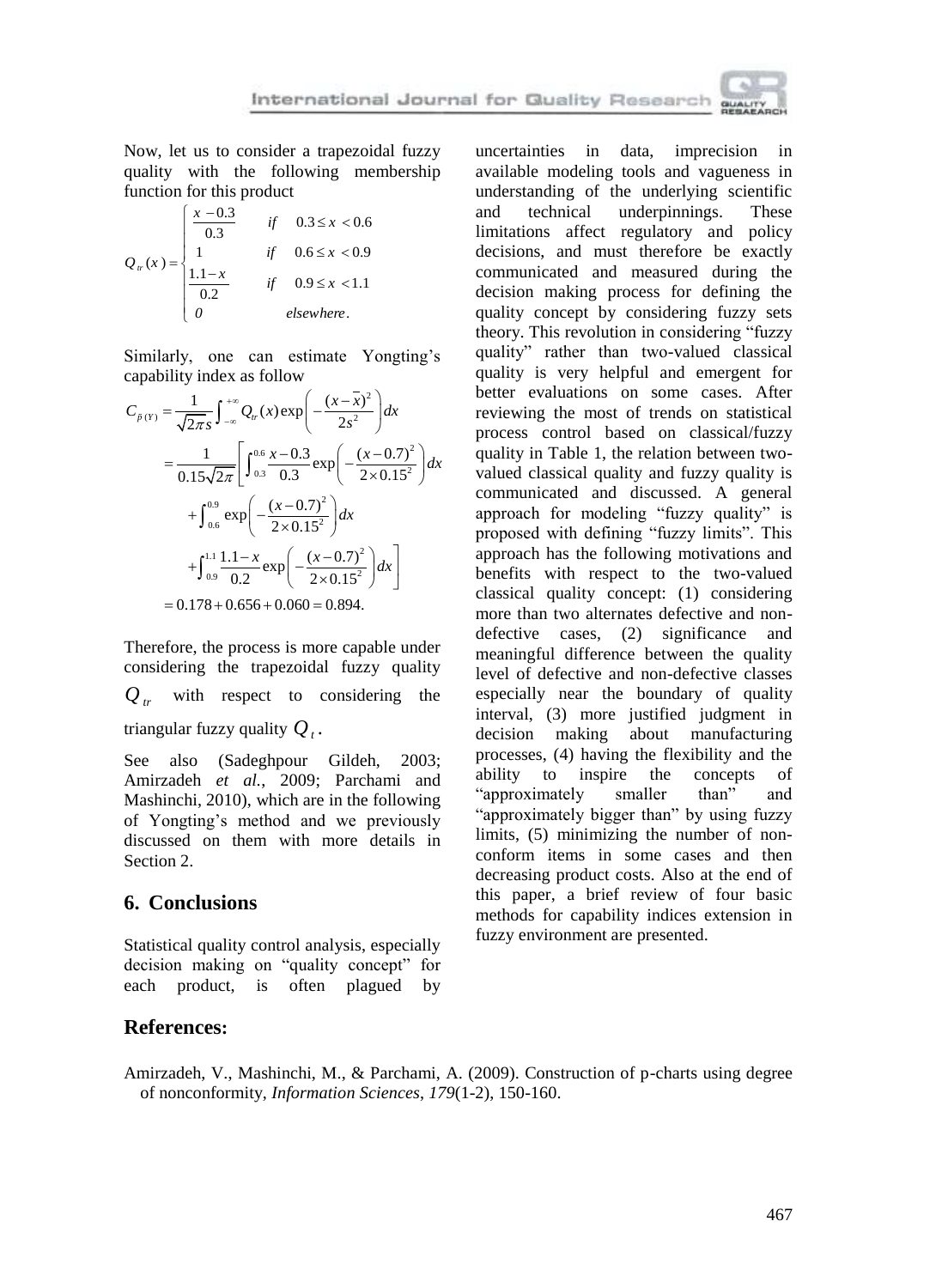

- Buckley, J.J. (2004). *Fuzzy statistics, studies in fuzziness and soft computing*. Springer, New York.
- Buckley, J.J. (2006). *Fuzzy Probability and Statistics*. Berlin, Heidelberg: Springer-Verlag.
- Gülbaya, M., & Kahraman, C. (2006). Development of fuzzy process control charts and fuzzy unnatural pattern analyses. *Computational Statistics & Data Analysis*, *51*, 434-451.
- Gülbaya, M., & Kahraman, C. (2007). An alternative approach to fuzzy control charts: Direct fuzzy approach. *Information Sciences*, *177*, 1463-1480.
- Hsiang, T.C., & Taguchi, G. (1985). *Tutorial on quality control and assurance-The Taguchi methods*. Joint Meetings of the American Statistical Association, Las Vegas, Nevada, 188.
- Hsu, B.M., & Shu, M.H. (2008). Fuzzy inference to assess manufacturing process capability with imprecise data. *European Journal of Operational Research*, *186*(2), 652-670.
- Juran, J.M. (1974). *Juran's Quality Control Handbook. 3rd edition*, McGraw-Hill, New York.
- Kahraman, C., & Kaya, I. (2009). Fuzzy process capability indices for quality control of irrigation water. *Stochastic Environmental Research and Risk Assessment*, *23*, 451-462.
- Kane, V.E. (1986). Process capability indices. *Journal of Quality Technology*, *18*, 41-52.
- Kaya, I., & Kahraman, C. (2008). Fuzzy process capability analyses: An application to teaching processes. *Journal of Intelligent & Fuzzy Systems*, *19*, 259-272.
- Kaya, I., & Kahraman, C. (2009). Fuzzy robust process capability indices for risk assessment of air pollution. *Stochastic Environmental Research and Risk Assessment*, *23*, 529-541.
- Kaya, I., & Kahraman, C. (2010). Development of fuzzy process accuracy index for decision making problems. *Information Sciences*, *180*, 861-872.
- Kaya, I., & Kahraman, C. (2011a). Process capability analyses based on fuzzy measurements and fuzzy control charts. *Expert Systems with Applications*, *38*, 3172-3184.
- Kaya, I., & Kahraman, C. (2011b). Process capability analyses with fuzzy parameters. *Expert Systems with Applications*, *38*(9), 11918-11927.
- Kotz, S. (1993). *Process Capability Indices*. Chapman and Hall, New York.
- Kotz, S., & Johnson, N. (2002). Process capability indices- a review, 1992-2000. *Journal of Quality Technology*, *34*, 2-19.
- Kotz, S., & Lovelace, C.R. (1998). *Process Capability Indices in Theory and Practice*. Oxford University Press Inc., New York.
- Lee, H. T. (2001). Cpk index estimation using fuzzy numbers. *European Journal of Operational Research*, *129*, 683-688.
- Lee, Y.H., Wei, C.C., & Chang, C.L. (1999). Fuzzy design of process tolerances to maximise process capability. *International Journal of Advanced Manufacturing Technology*, *15*, 655- 659.
- Mashinchi, M., Parchami, A., & Maleki, H.R. (2005). *Application of fuzzy capability indices in educational comparison*, Proceedings of 3rd International Qualitative Research Convention, Sofitel Palm Ressort, Senai, Johor, Malaysia, 21-23 August 2005, Paper No. 42.
- Moeti, M.T., Parchami, A., & Mashinchi, M. (2006). A note on fuzzy process capability indices. *Scientia Iranica*, *13*(4), 379-385.
- Montgomery, D.C. (2005). *Introduction to Statistical Quality Control*. 5th edition, John Wiley & Sons, New York.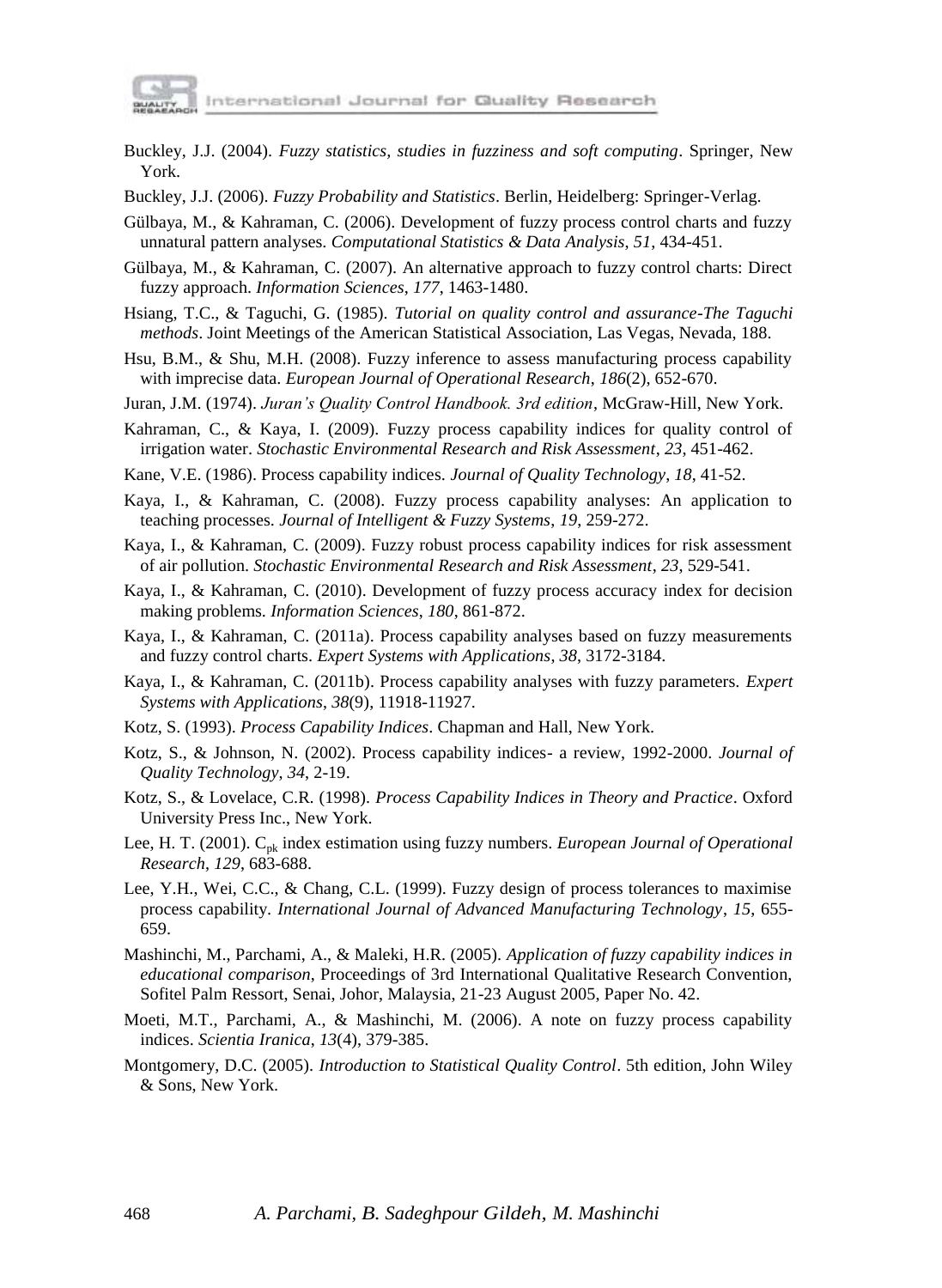

- Moradi, V., & Sadeghpour Gildeh, B. (2013), Fuzzy process capability plots for families of one-sided specification limits. *Advanced Manufacturing Technology*, *64*, 357-367.
- Parchami, A., & Mashinchi, M. (2007). Fuzzy estimation for process capability indices. *Information Sciences*, *177*(6), 1452-1462.
- Parchami, A., & Mashinchi, M. (2009). Testing the capability of fuzzy processes. *Quality Technology and Quantitative Management*, *6*(2), 125-136.
- Parchami, A., & Mashinchi, M. (2010). A new generation of process capability indices. *Journal of Applied Statistics*, *37*(1), 77-89.
- Parchami, A., & Mashinchi, M. (2011). Interval estimation of an extended capability index with application in educational systems. *Turkish Journal of Fuzzy Systems*, *2*(2), 64–76.
- Parchami, A., & Sadeghpour Gildeh, B. (2016) *Trends on process capability indices in fuzzy environment*, C. Kahraman and S. Yanik (eds.), Intelligent Decision Making in Quality Management, Springer International Publishing Switzerland, Chapter 5, 127-140.
- Parchami, A., Mashinchi, M., & Maleki, H.R. (2006). Fuzzy confidence intervals for fuzzy process capability index. *Journal of Intelligent & Fuzzy Systems*, *17*(3), 287-295.
- Parchami, A., Mashinchi, M., Yavari, A. R., & Maleki, H. R. (2005). Process Capability Indices as Fuzzy Numbers. *Austrian Journal of Statistics*, *34*(4), 391-402.
- Pearn, W. L., and Chen, K. S. (1997) A practical implementation of the process capability index Cpk, *Quality Engineering*, *9*(4), 721-737.
- Ramezani, Z., Parchami, A., & Mashinchi, M. (2011). Fuzzy confidence regions for the Taguchi capability index. *International Journal of Systems Science*, *42*(6), 977-987.
- Raz, T., & Wang, J.H. (1990). Probabilistic and membership approaches in construction of control charts for linguistic data. *Production Planning & Control*, *1*, 147-157.
- Sadeghpour Gildeh, B. (2003). *Comparison of*  $C_p$ *,*  $C_{pk}$  and  $\tilde{C}_p$  process capability indices in the *case of measurement error occurrence*. IFSA World Congress, Istanbul, Turkey, 563-567.
- Sadeghpour Gildeh, B., & Moradi, V. (2012). Fuzzy tolerance region and process capability analysis. Advances in Intelligent and Soft Computing, 147, 183-193.
- Sadeghpour Gildeh, B., Asghari, S. (2011). A new method for constructing confidence interval for *Cpm* based on fuzzy data. *International Journal for Quality Research*, *5*(2), 67-73.
- Tsai, C. C., and Chen, C. C. (2006). Making decision to evaluate process capability index *C<sup>p</sup>* with fuzzy numbers. *International Journal of Advanced Manufacturing Technology*, *30*, 334- 339.
- Wang, J. H., & Raz, T. (1990). On the construction of control charts using linguistic variables. *International Journal of Production Research*, *28*, 477-487.
- Wu, C.W. (2009). Decision-making in testing process performance with fuzzy data. *European Journal of Operational Research*, *193*, 499-509.
- Wu, C.W., & Liao, M.Y. (2009). Estimating and testing process yield with imprecise data. *Expert Systems with Applications*, *36*, 11006-11012.
- Yongting, C. (1996). Fuzzy quality and analysis on fuzzy probability. *Fuzzy Sets and Systems*, *83*, 283-290.
- Zadeh, L.A. (1965). Fuzzy sets. *Information and Control*, *8*, 338-359.